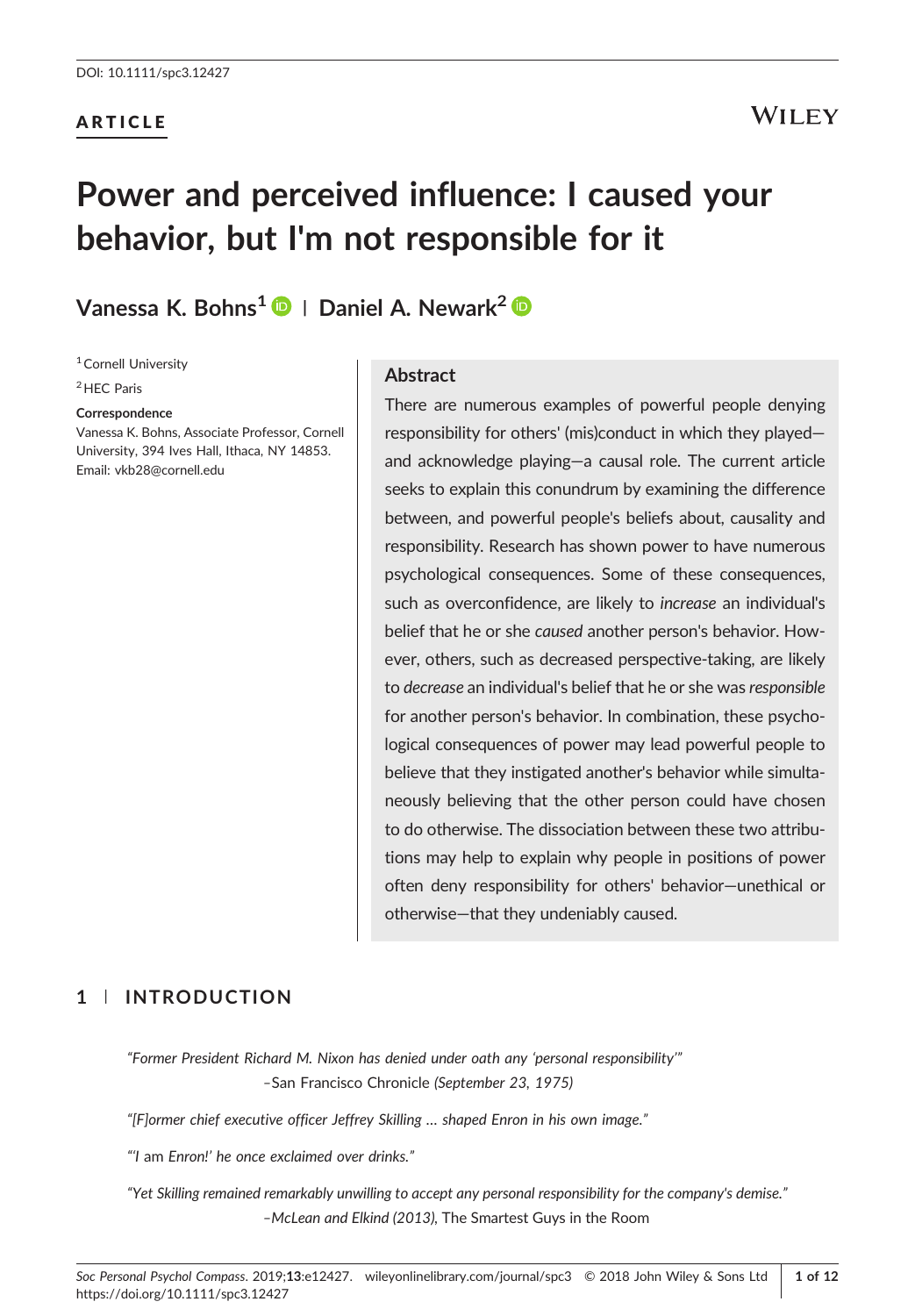"If you don't go, I'll assume you're not serious about your future at 'Runway' or any other publication. The decision is yours."

–Meryl Steep as Miranda Priestly in The Devil Wears Prada (Frankel, 2006)

It is a familiar scene: A large scandal, followed by a leader who undeniably influenced a subordinate's behavior denying responsibility for that behavior. Despite his pivotal role in the Watergate cover‐up, President Nixon denies "personal responsibility." Jeffrey Skilling, the notorious former CEO of Enron, denies any responsibility for the unethical behavior that occurred at the company he previously referred to as an incarnation of himself. On a lighter note, in the movie The Devil Wears Prada, Miranda Priestly, the fictional Anna Wintour‐esque character, emphasizes to her subordinate the perils of ignoring her directive, but then declares that the decision is up to the subordinate. How can people in positions of power consistently deny responsibility for other people's behavior they undeniably caused? We will attempt to explain this conundrum by demonstrating how power leads people to dissociate beliefs about causality from beliefs about responsibility.

It is often assumed that causality and responsibility go hand in hand. To the extent that we cause actions and events, we are responsible for them. However, despite the common belief that causality and responsibility are one and the same, some scholars have drawn distinctions between them and identified circumstances in which they may not coincide (e.g., Hamilton, 1980; Shaver, 1985; Weiner, 1995). In this paper, we consider this insight in combination with research on powerful people's perceptions of themselves and their influence, and we argue that powerful people in situations of interpersonal influence are inclined to view themselves as having caused others' actions, while simultaneously believing that they are not responsible for those actions. In other words, the link between power and perceived influence may not be as straightforward as it initially appears: While powerful people may overestimate their influence over others in some ways, they may underestimate it in others. Understanding this dynamic is critical to illuminating not only how power affects self‐attributions of causality and responsibility but also the role of powerful individuals in instigating unethical acts, given that powerful people often engage in misconduct indirectly through others (Paharia, Kassam, Greene, & Bazerman, 2009) and are arguably in the best position to prevent such misconduct.

## 2 | WHAT DOES IT MEAN TO BELIEVE YOU INFLUENCED SOMEONE? CAUSALITY VERSUS RESPONSIBILITY

At first glance, it may seem logically incoherent for an individual to claim that they caused an individual's behavior, but are not responsible for it. As Kelly Shaver (1985) acknowledges early in his book on the subject, "it might appear that the straightforward questions about causality, responsibility, and culpability would have an equally direct answer: [p]eople are accountable for the events they bring about." (p. 1). However, as Shaver goes on to argue, and other theorists have argued as well, these two concepts, while highly related, are in fact distinct. We argue that this distinction is important for understanding how an individual is likely to view their own culpability for another person's behavior—an assessment that is ultimately influenced by one's own power.

Distinctions between causality and responsibility have typically been made with respect to outsiders' judgments of individuals' direct moral or legal culpability for unethical or harmful acts. Psychological theories of blame examine how social perceivers determine whether an actor should be blamed for causing some negative event (Cushman, 2008; Heider, 1958; Malle, Guglielmo, & Monroe, 2014; Schwartz, 1968). Similarly, legal scholarship identifies criteria by which outside observers are to determine whether an individual is legally responsible for a harmful outcome (Hamilton, 1978; Hamilton, 1980; Hamilton & Sanders, 1995; Hart & Honoré, 1985; Sanders & Hamilton, 1997; Shaver, 1985; Weiner, 1995). Notably, in both the psychological and legal realm, a distinction is made between causing harm and being responsible for the harm that was caused. An individual who has clearly enacted a behavior that resulted in harm may nonetheless be deemed not responsible for that harm by outside observers because the harm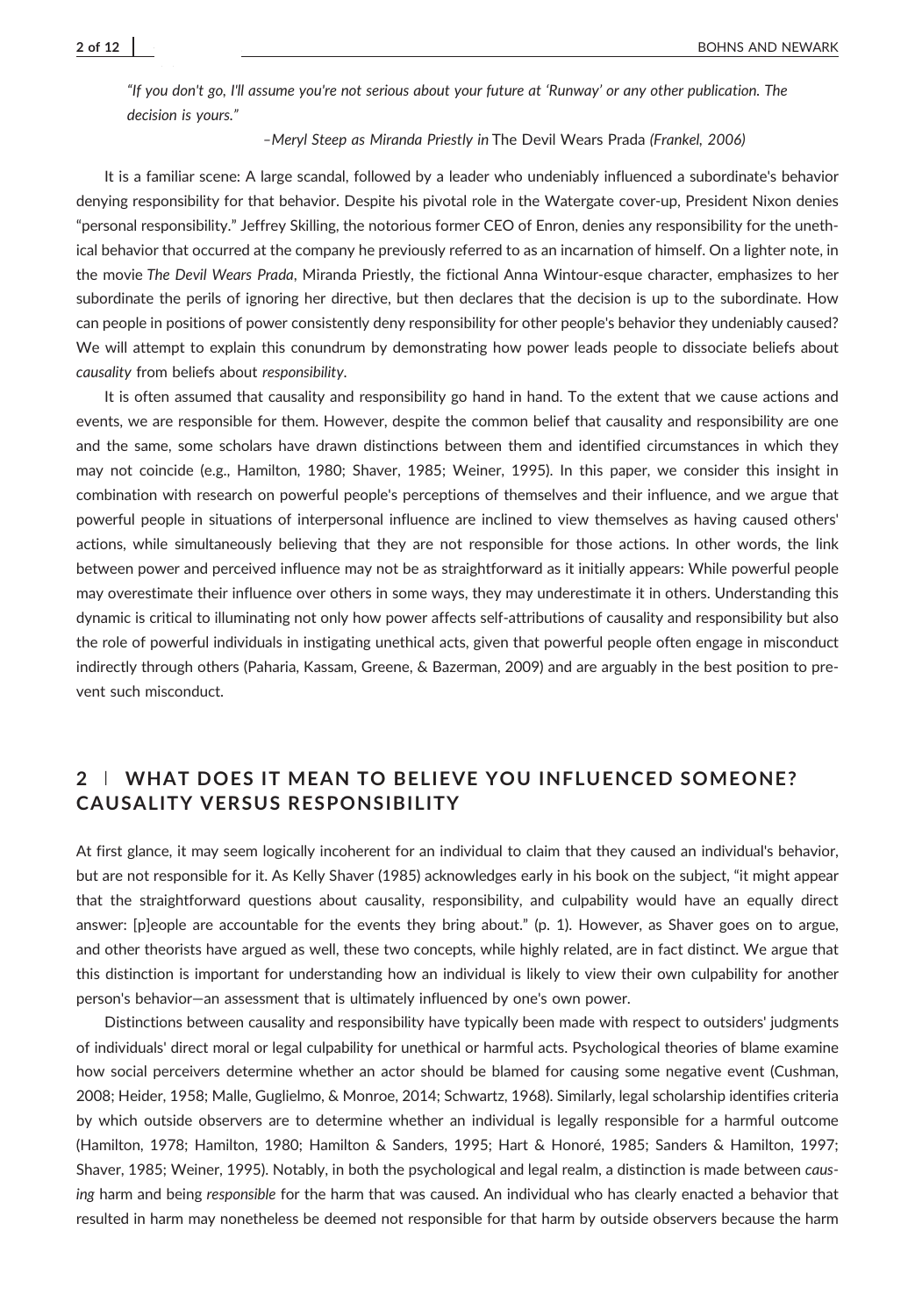was unintentional, the actor had justifiable reasons for her actions, or the actor's actions were ordered or encouraged by an authority or superior.

This last case is our focus in the current article, except we consider the perspective of the superior. Actors often commit unethical acts at the behest of authority figures (Shultz, Jaggi, & Schleifer, 1987). Notable examples include participants' behaviors in the infamous Milgram (1974) shock experiments and the disturbing acts of prison guards at Abu Ghraib (Fiske, Harris, & Cuddy, 2004). The authority figures involved in situations such as these are largely considered responsible for such "crimes of obedience" both by the actors who ultimately commit such acts (Caspar, Christensen, Cleeremans, & Haggard, 2016; Gaeta, 1999; Gibson, Blenkinsopp, Johnstone, & Marshall, 2018) and by outside observers (Kelman & Hamilton, 1989). Participants in the Milgram experiments, for example, assigned the lion's share of responsibility for their behavior to the experimenter (Gibson et al., 2018). And when assessing corporate misconduct, outside observers assign the greatest responsibility to those individuals who had the greatest power (Kennedy & Anderson, 2017; Sanders et al., 1996; Shultz et al., 1987).

Yet it does not always follow that individuals with more power take greater responsibility for such misdeeds. Here we explore the question of how powerful people come to deny responsibility for the unscrupulous behaviors of their subordinates: Do authority figures make such denials disingenuously, because it is personally and publicly desirable to distance themselves from wrongdoing? Or does possessing power actually change the way someone sees their role in such situations, allowing powerful individuals to fully recognize the key role they have played in bringing about such events, while also sincerely believing that they are not responsible for them?

Specifically, the psychological experience of having power over another should make salient the aspects of an interaction that would lead an individual to believe they have caused another person's behavior—that is, to believe the other person has heard, understood, and valued one's own opinions or statements—while simultaneously obscuring the aspects of an interaction that would lead an individual to believe they are responsible for another person's behavior—that is, obscuring the other person's difficulty rejecting a powerful person's suggestion in order to do what they think is right. Below we elucidate the divergent effects that one's sense of power may have on these self-attributions of causality and responsibility.

## 3 | THE EFFECT OF POWER ON BELIEFS ABOUT CAUSALITY

In order to determine whether one has caused another person's behavior, an individual must determine whether the other person would have done what they did were it not for something oneself said or did (Hamilton, 1980; Hamilton & Sanders, 1995). Research suggests that power is likely to influence this determination by increasing an individual's belief that they caused another person's behavior. This occurs because feelings of power increase an individual's (a) confidence in their talents and abilities, (b) predisposition to share ideas and take action, and (c) predisposition to see the implementation of their ideas in the actions that surround them. These factors lead an individual to view their own opinions and behaviors as key determinants of others' opinions and behaviors.

People in positions of power believe they are there because they deserve to be (Sawaoka, Hughes, & Ambady, 2015; Van Dijk & De Cremer, 2006). This means they tend to esteem their talents and abilities highly. Further, power leads individuals to feel overconfident in their knowledge of the world (Anderson, Brion, Moore, & Kennedy, 2012; Fast, Sivanathan, Mayer, & Galinsky, 2012). In one study, individuals who were reminded of their high degree of formal power at work were more likely to bet that they would know the answers to a series of general knowledge questions than individuals who were reminded of their low degree of formal power at work (Fast et al., 2012). These findings demonstrate that power increases people's sense of their own ability and talent; powerful people think they are smart and have good ideas.

In addition to believing they have good ideas, people in power are also predisposed to share their ideas with others and to take action. Research has shown that a sense of power compels individuals toward action through behavioral activation and disinhibition (Anderson & Galinsky, 2006; Galinsky, Gruenfeld, & Magee, 2003; Hirsh,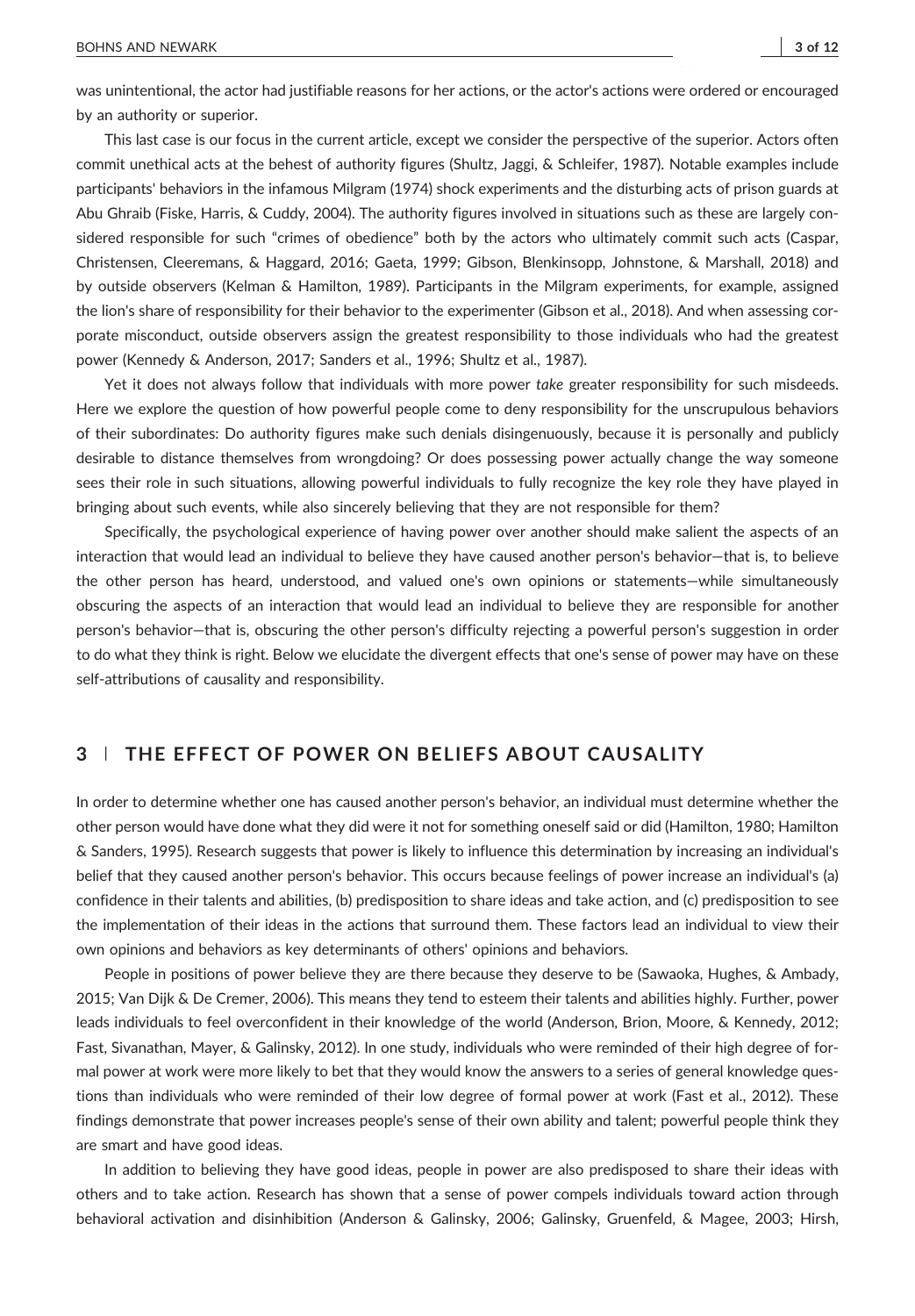Galinsky, & Zhong, 2011; Inesi, 2010; Keltner, Gruenfeld, & Anderson, 2003; Kilduff & Galinsky, 2013; Smith & Bargh, 2008; Smith, McCullocj, & Schouwstra, 2013). In one study, participants primed with high power were more likely to move an annoying fan staged to blow on them during the study than participants primed with low power (Galinsky et al., 2003). In another study by the same researchers, participants primed with high power were more likely to act in a social dilemma, regardless of whether their action resulted in prosocial or antisocial consequences.

These research findings reveal psychological consequences evoked by possessing power that are likely to increase an individual's belief that they caused another person's behavior by something they said or did. People in power believe they have good ideas and they are inclined to share them, paving the way for their belief in their influence. Similarly, they believe they can impact their environment and they are inclined to attempt to do so. Together, this research suggests powerful people are inclined to see their own virtuosity in the actions of those around them, leading them to feel that they have caused the events that have occurred by the hands of others.

## 4 | THE EFFECT OF POWER ON BELIEFS ABOUT RESPONSIBILITY

In contrast to judgments of causality, judgments of responsibility require that a person consider the extent to which someone they have influenced felt they had a choice or could have done otherwise in a given situation—i.e., the agency of the actor (Haggard & Tsakiris, 2009; Hamilton, 1978; Shaver, 1985). Crucially, determining whether someone could have done otherwise requires a person to consider another person's perspective—the situation in which the person has found themselves, and their corresponding feelings, thoughts, and motives. In general, it is difficult for people to appreciate others' perspectives. It is hard to imagine what we ourselves would feel and do in a given situation, let alone what another person with different motives, life experiences, and beliefs is likely to feel and do (Epley, Keysar, Van Boven, & Gilovich, 2004; Van Boven & Loewenstein, 2003; Van Van Boven & Loewenstein, 2005; Van Boven, Loewenstein, & Dunning, 2005; Van Boven, Loewenstein, Dunning, & Nordgren, 2013). One consequence of these challenges of perspective-taking is that people consistently find it difficult to appreciate how hard it is for others to say "no" to social pressure (Bohns, 2016; Bohns et al., 2011; Bohns, Newark, & Xu, 2016; Bohns, Roghanizad, & Xu, 2014; Flynn & Lake (Bohns), 2008; Newark, Flynn, & Bohns, 2014). That is, people tend to underestimate the strong pressure others feel to avoid an awkward encounter and/or conform to social norms of agreement; as a result, people assume it is easier for someone to choose to do otherwise in a situation involving social influence than it actually is.

A large body of research suggests that possessing power should exacerbate this bias (Copeland, 1994; Fiske, 1993; Galinsky, Magee, Inesi, & Gruenfeld, 2006; Woike, 1994). People primed with high power are less likely to spontaneously take the perspectives of others. This tendency was illustrated in a clever study in which participants primed with high power were less likely than those primed with low power to draw an outward‐facing "E" on their foreheads, which would have allowed others to read the letter, instead drawing an inward‐facing "E" that only they could read (Galinksy et al., 2006). Powerful people also attend less to low power individuals (Fiske, 1993), and when they do attend to them, they form less complex interpretations of their motives and emotions (Copeland, 1994; Woike, 1994; although see Overbeck & Park, 2001 for an exception).

This research suggests that when a powerful person sees someone engaging in a behavior, they are more likely to interpret that behavior in the simplest of terms—typically as, "that person must have wanted to do that"—above and beyond the general tendency people have to interpret others' behavior in this way (e.g., Gilbert & Malone, 1995; Jones, 1979; Tetlock, 1985). Such an interpretation is especially likely because powerful individuals themselves feel less constrained by situational pressures than powerless individuals (Galinsky, Magee, Gruenfeld, Whitson, & Liljenquist, 2008; Kraus, Chen, & Keltner, 2011; Overbeck, Tiedens, & Brion, 2006; Pitesa & Thau, 2013a; Whitson et al., 2013). Powerful people may anchor on their relative sense of freedom from pressure and fail to adjust sufficiently to others' experiences, assuming that they too share the same autonomy and agency—including the autonomy and agency to refuse and ignore others. Consequently, possessing power should make people even more likely to underestimate the extent to which others feel compelled by social pressure, thereby leading them to overestimate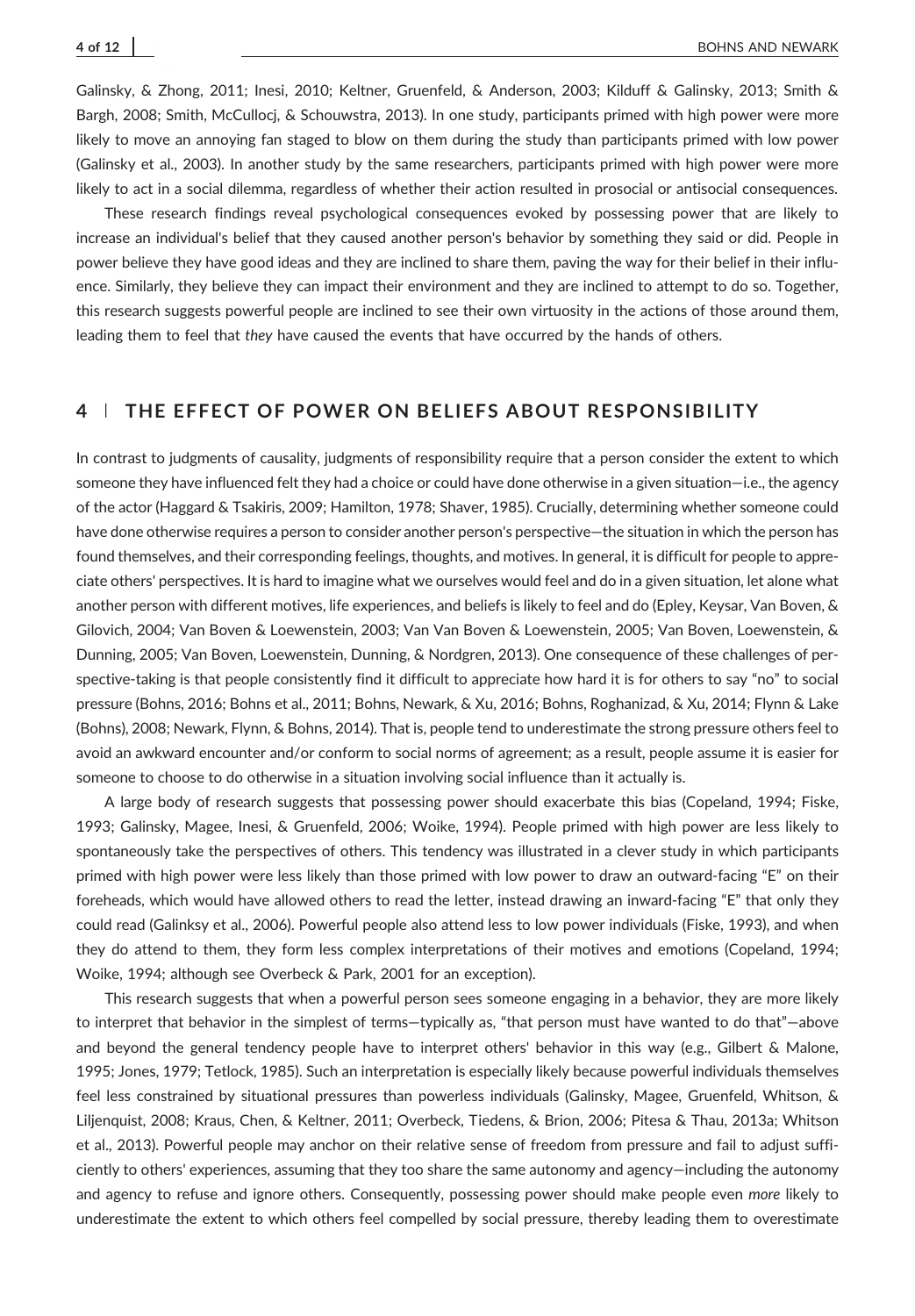the extent to which another person "could have done otherwise." This makes power likely to obscure a person's awareness of the coerciveness of their own requests and suggestions, decreasing their own sense of responsibility for another person's questionable behavior. Indeed, as this line of theorizing would suggest, inducing an other‐focus in powerful individuals—essentially, intervening to counteract powerful people's hyper‐egocentrism—has been found to increase their willingness to take responsibility for others (Chen, Lee-Chai, & Bargh, 2001; De Wit, Scheepers, Ellemers, Sassenberg, & Scholl, 2017; Gordon & Chen, 2013; Sassenberg, Ellemers, Scheepers, & Scholl, 2014; Scholl, Sassenberg, Scheepers, Ellemers, & de Wit, 2017; Scholl et al., 2018).

## 5 | I CAUSED YOUR BEHAVIOR, BUT I'M NOT RESPONSIBLE FOR IT

## 5.1 | Dissociation of self‐attributions of causality and responsibility by the powerful

In the preceding sections, we argued that power has a multitude of psychological effects on those who possess it. In particular, power makes people more confident and biases them to assume things in their environment happen because of them; it also makes them less inclined to take the perspectives of others and realize the extent to which those around them may be constrained in their ability to refuse or ignore their suggestions. These consequences of power may be borne from a similar mechanism: The same disinhibition that leads someone to take action without a second thought may also lead that person to spend minimal energy considering what others are thinking. Considered together, these effects of power may help explain the apparent contradictions illustrated by the opening examples. Namely, power may have divergent effects on beliefs about whether one has caused another person's behavior and beliefs about whether one is therefore responsible for that person's behavior. While individuals in positions of low power are likely to believe that having caused someone's behavior necessarily means one must take a certain degree of responsibility for it, people in positions of high power may in fact deny—genuinely—their responsibility for others' misconduct that they believe they caused.

In order to further illustrate how a powerful person might simultaneously believe that they have caused someone else's behavior but they are not responsible for it, let us unpack an episode of interpersonal influence. An episode of attempted or realized interpersonal influence involves two people, each with defined roles. There is the influencer, who proposes, implants, advocates for, or attempts to serve as the impetus for a particular course of action. Then there is the target of the influence, who carries out a particular course of action and who behaves in a particular way (Bohns, Newark, & Boothby, 2018).

These two roles are closely linked to notions of who causes a behavior and who is responsible for it. If the action taken by a target originates with or is instigated by the influencer, then the influencer can be said to have caused that action. The action would not have happened without the influencer; they were its catalyst. However, this does not automatically mean that the influencer is responsible for that action. If the target chose to carry out the proposed action freely (i.e., if it was truly an episode of influence, rather than coercion or force), then one could argue that the responsibility for the action lies with the target, even if the cause of the action was the influencer.

For example, imagine a professor mentions to a graduate student a little‐known conference that they think the student may want to attend. Then imagine the graduate student attends that conference. The professor may believe they caused the student to attend the conference. After all, the professor made the student aware of the conference and its potential merits. At the same time, the professor may believe that they are not responsible for the student attending the conference. The professor sees the graduate student as an intelligent, autonomous individual who decides for themselves how best to spend their time and advance their career. The professor believes they were only making a suggestion. In decision‐making terms, the professor believes they supplied a decision alternative for the graduate student's choice set and that that alternative was ultimately chosen, but they are not the one who did the choosing. The professor suggested an option to be considered, but it was up to the graduate student whether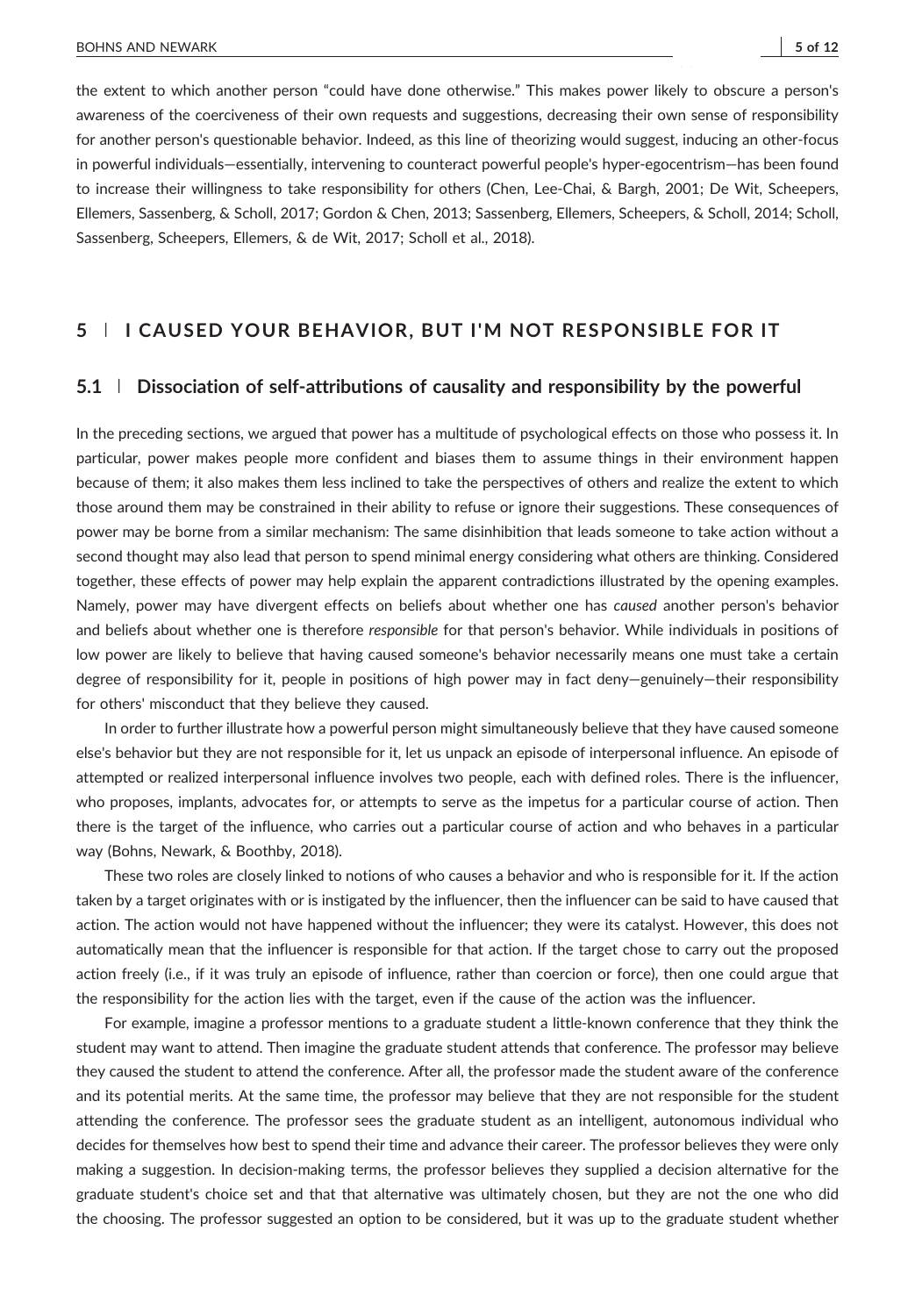to choose that option or another—the graduate student had agency. In this way, the professor simultaneously believes that they both caused the action and that they are not responsible for it.

Given the professor's power over the graduate student and the psychological consequences of power described earlier, this is the pattern of beliefs we would expect. The professor should be more likely than a fellow graduate student, for example, to view their suggestion as the impetus for or cause of the graduate student's decision to attend the conference—i.e., to believe they supplied a good idea worthy of serious consideration whose merits were recognized by the graduate student. At the same time, the professor should be less likely than a fellow graduate student to recognize the extent to which their suggestion would be viewed by the graduate student as a directive the student was expected to follow.

Importantly, this same pattern of beliefs should apply to other suggestions made by the professor—even irresponsible or unethical ones. For example, imagine that instead of suggesting the graduate student consider attending a conference, the professor was to suggest that the student try controlling for additional variables in a statistical analysis to see if a desired result becomes significant (essentially, a suggestion to p‐hack). Now imagine the student were to run this analysis and eventually publish it. The professor should once again believe they caused the unreliable result to be published. The professor, confident in their ability to publish findings, made a suggestion that led to the publication. Without this suggestion, the student would likely have given up on the result. However, as in the first case, the professor is unlikely to believe they were responsible for the publication of the unreliable result. Once again, the professor believes they were only making a suggestion—that the graduate student had agency and could have decided not to engage in such behavior if they wished. While outside observers and the student may see the professor's role differently—according to research, both would likely attribute greater responsibility to the professor, as the authority figure in this case (Gibson et al., 2018; Kennedy & Anderson, 2017; Sanders et al., 1996; Shultz et al., 1987) —the professor is unlikely to recognize how large their suggestion loomed in the student's decision, hence overestimating the student's agency, and underestimating their own responsibility, in this situation.

## 6 | WHY DOES THIS DISTINCTION IN POWERFUL PEOPLE'S PSYCHOLOGICAL EXPERIENCE OF INFLUENCE MATTER?

Why does it matter how someone in a position of power views their role in determining others' behavior—particularly in terms of a distinction that can seem semantic? We believe this distinction can play an important role in powerful people's willingness to accept accountability for, and to bring about, unethical behavior.

### 6.1  $\parallel$  An increase in unethical behavior with a decrease in accountability

One potential implication of this dynamic is that it could lead to a greater incidence of unethical behavior. People in power often feel emboldened, disinhibited, and not subject to traditional societal constraints (Galinsky et al., 2008). They are also more inclined to see their role as one who proposes provocative, edgy, or brazen ideas (Smith & Trope, 2006). This makes people in power more likely to suggest unethical behavior, either as a way of entertaining risky ideas or as a way of daring to voice what they actually want. This tendency is further strengthened if powerful people do not believe they would be responsible should those ideas be implemented. As mentioned above, believing others to share their capacity to refuse or ignore suggestions, powerful people may suggest questionable behaviors in part because they assume that more steady or prudent minds—e.g., the legal department, the accounting department, someone else in the room—will reject them as needed and will reject them if they are really all that bad. In ascribing an agency to others that is not there, powerful people imagine a system of checks and balances that does not exist. This imagined system frees them to suggest dubious ideas.

At the same time, this fictive system of checks and balances can also reduce accountability when powerful people do cause, and/or feel they caused, unethical behavior—not only in terms of how responsible powerful people feel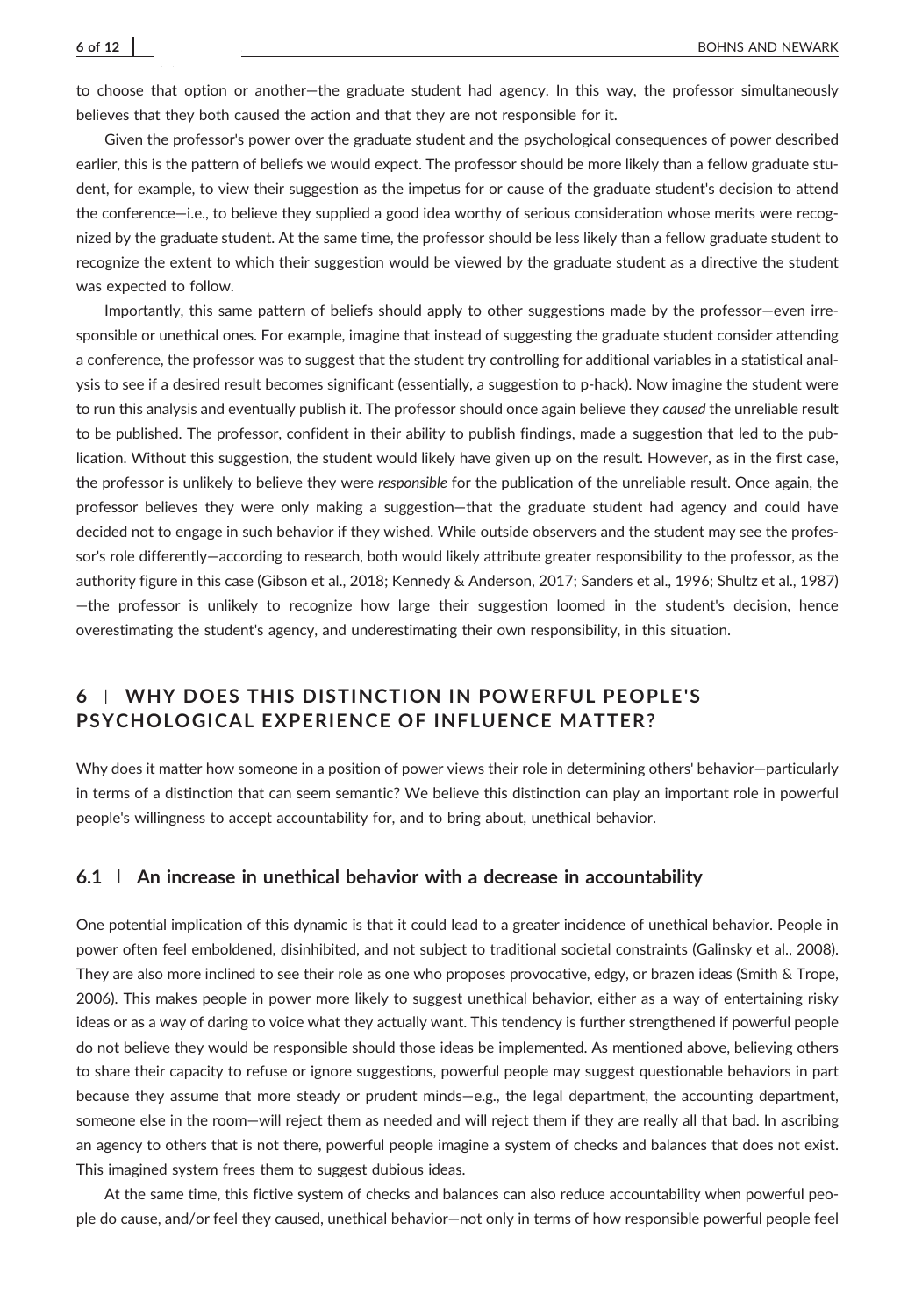for that behavior but also the extent to which they are held responsible for that behavior by others. For instance, legal sanctions are in large part based on attributions of responsibility (Hamilton, 1980; Hamilton & Sanders, 1995; Hart & Honoré, 1985; Sanders et al., 1996). However, such attributions may be influenced by one's role in a given situation and the amount of power an individual possesses in that role (cf., Pettit & Sivanathan, 2012; Pitesa & Thau, 2013b). For individuals in positions of low power, having caused someone's behavior necessarily means one must take a certain degree of responsibility for it, but this is not the case for individuals in positions of high power. Consequently, individuals in positions of low power may have no doubt that the CEO who suggested to a subordinate that they use a questionable accounting practice was responsible for the subordinate's behavior (see also Pitesa & Thau, 2014). However, individuals in positions of high power may not share this assumption, even if they are willing to concede that the CEO's action was indeed the cause of the subordinate's behavior. Altogether, this may result in different outcomes for a CEO who is sanctioned by their high‐power peers for playing a role in corporate misconduct, as opposed to one sanctioned by a trial jury of predominantly lower‐power individuals.

Jeffrey Pfeffer's book, Dying for a Paycheck (2018), could also be interpreted as an illustration of this dynamic. In the book, Pfeffer describes companies making (often implicitly) increasingly injurious demands of their employees—a commitment to work that increasingly results in isolation, emotional and psychological stress, and a variety of related health problems. Even if one argued that these behaviors are not unethical, they certainly seem at least detrimental. Nonetheless, because they see humans as agentic and the stewards of their own well‐being, those in power who make these demands may not feel responsible for the effects on those who satisfy them. They may feel it is a choice to make certain sacrifices for certain successes and that if it was really so bad, these employees could always make adjustments or else just get another job.

#### 6.2 | Unintendedly strict limitations on the freedom of others

Another implication concerns the means of control powerful individuals may resort to as a result of these attributions. The research reviewed here suggests that people in positions of power are likely to exaggerate others' willingness and ability to contradict or say "no" to their requests. Consequently, they may resort to unduly strong control tactics to limit the imagined freedom to "do otherwise" they erroneously believe their subordinates possess. Consistent with this prediction, Kipnis (1972) found that the more power individuals in an organization had, the more attempts they made to control others' behavior. A corollary of this prediction is that people in positions of power may rely more heavily on economic rewards and sanctions without fully appreciating that feelings of social obligation—e.g., a desire not to break with social norms by saying "no" to one's boss—are often more effective means of influence (Bohns et al., 2016).

As noted by Galinsky (2015), "When you're in charge, your whisper may feel like a shout." Nonetheless, projecting their own deafness onto others, powerful people may raise their voices more and more because they fail to realize how loud they already sound to those around them (cf., Gibson, 2018).

## 7 | OTHER REASONS POWERFUL PEOPLE MIGHT DENY RESPONSIBILITY FOR UNDESIRABLE DECISIONS AND OUTCOMES

Certainly, there are alternative explanations for why a powerful person might deny responsibility for someone else's undesirable behavior—why a CEO, for example, would not claim responsibility for widespread accounting fraud that took place under their watch. Such denial may reflect self‐protective motivations. Further, acknowledging one's causal role while simultaneously denying one's responsibility for such events may appear simply to be a form of moral hypocrisy. Below we discuss these alternative explanations.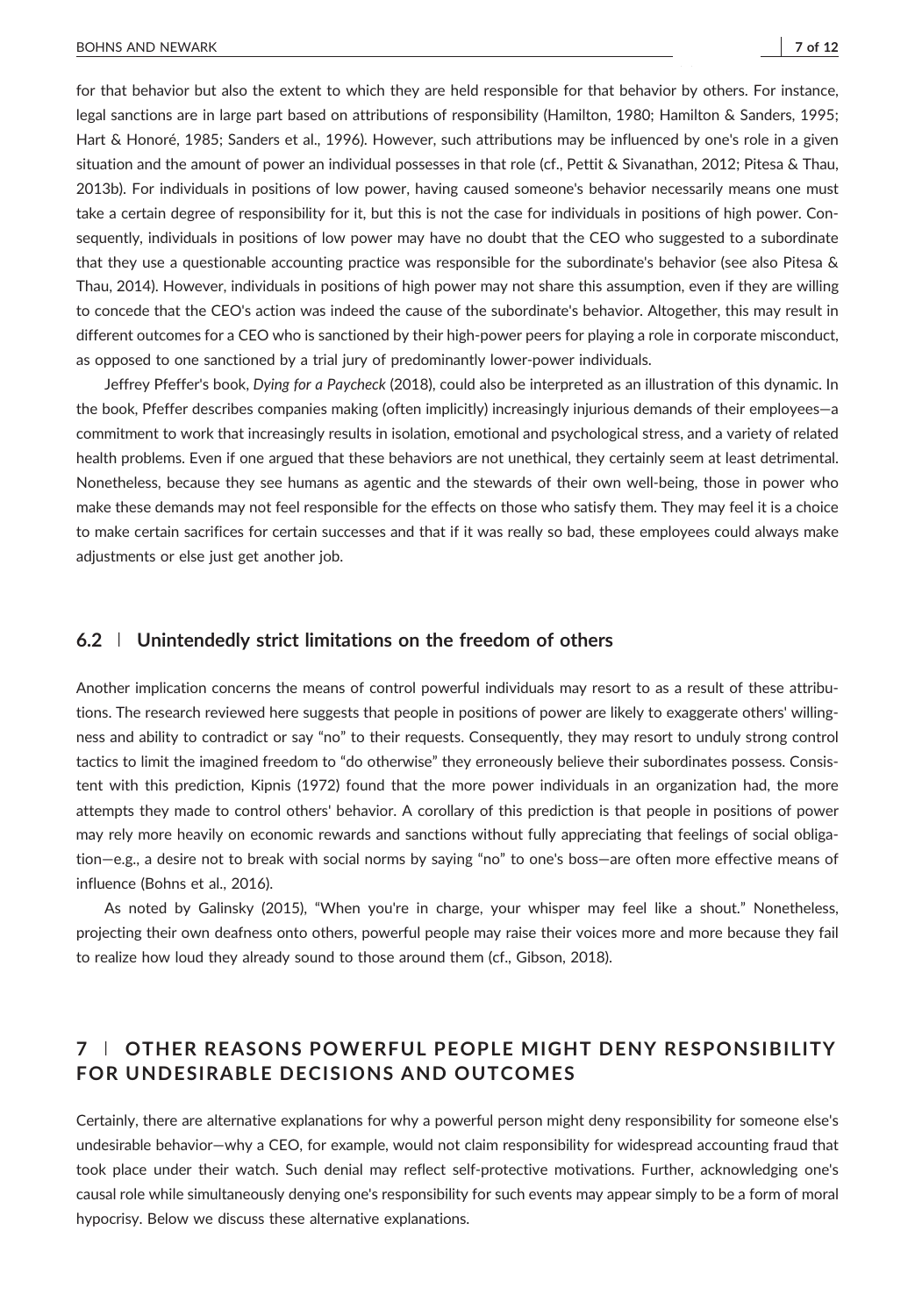## 7.1 | Motivated reasoning

An alternative explanation for our predictions is that dissociating responsibility from causality simply allows powerful people who have instigated unethical behavior to deny their responsibility for such behavior in the face of evidence indicating their role in orchestrating it. Indeed, powerful people may disingenuously disavow wrongdoing and engage in "excuse‐making" in order to protect their reputations (e.g., Effron & Miller, 2011, 2015; Fast & Tiedens, 2010). For example, work has shown that people in positions of high power engage in more counterfactual thinking following a failure (Scholl & Sassenberg, 2014), and counterfactual excuses are a key means through which people deny responsibility for wrongdoing and preserve their self‐image (Markman & Tetlock, 2000).

Similar arguments have been made with respect to actors' disavowals of responsibility in arguing that they were "just following orders" (Gibson, 2018). For example, in a rhetorical analysis of post‐experiment interviews with participants from the original Milgram studies, Gibson et al. (2018) argued that participants' displacement of responsibility onto the experimenter was essentially motivated reasoning—post‐hoc, self‐serving justifications for their behavior in the study. However, recent research using brain imaging in a modern replication of the Milgram studies instead suggests that rather than serving as convenient post‐hoc justifications, such explanations in fact reflect participants' experiential reality—i.e., participants actually feel as if they have less agency when following an experimenter's directives (Caspar et al., 2016). In the same way, individuals in positions of power who issue orders or make suggestions to subordinates to engage in illicit behaviors may genuinely feel as if they are not responsible for the ultimate consequences of those actions because they overestimate the subordinate's experience of agency.

### 7.2 | Moral hypocrisy

Another possible explanation for the predictions in the current paper is that acknowledging causality while denying responsibility is a form of moral hypocrisy, and that power leads to greater moral hypocrisy (Batson, Kobrynowicz, Dinnerstein, Kampf, & Wilson, 1997; Effron & Miller, 2015; Lammers, Stapel, & Galinsky, 2010). Moral hypocrisy refers to the practice of imposing strict moral standards on others, but not oneself. Research has found that power increases a tendency towards moral hypocrisy (Lammers et al., 2010). For example, in one study participants primed with high power were both more likely to condemn other participants for a moral transgression than those primed with low power and simultaneously more likely to behave unethically by cheating than those primed with low power. A seemingly similar hypocritical pattern is being argued here: Individuals in high power positions should simultaneously be more likely to claim causality for another person's unethical behavior and be more likely to deny responsibility for that behavior.

The important distinction between work on the effects of power on moral hypocrisy and our claims is that research on moral hypocrisy is primarily concerned with people's assessment of the acceptability or appropriateness of moral transgressions that have been committed freely, rather than their assessment of who is responsible for a behavior committed in the midst of social pressure. The predictions made by the current paper may be related to, but are nonetheless distinct from, assessments of the acceptability of the behavior in question.

## 8 | CONCLUSION

At first glance, the relationship between power and perceived influence seems simple: It seems power should necessarily increase one's perception of one's influence over others. However, research on the psychological consequences of possessing power suggests that this relationship is likely to be more complicated than it initially appears. Influence can be perceived as causing others' behavior or being responsible for it, and research suggests that it is only the former attribution that is likely to increase with increased power. Although feeling powerful may increase the perception that one has caused and/or can cause others' behavior, it may actually decrease the perception that one is ultimately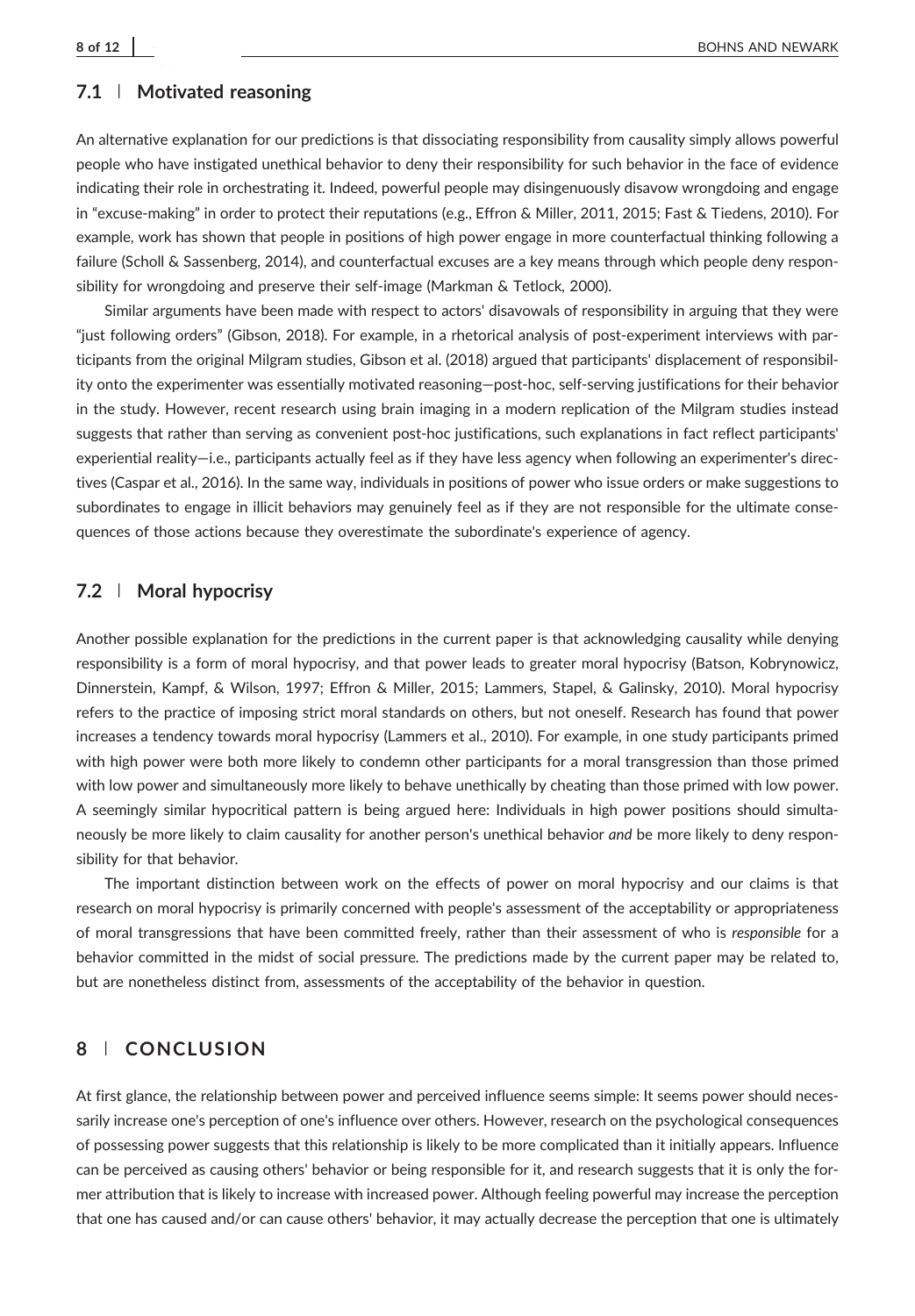responsible for others' behavior. Such a dissociation may lead powerful people to deny responsibility for others' behavior that they clearly orchestrated, while simultaneously making them more likely to orchestrate—and believe they orchestrated—others' behavior in the first place.

#### **ORCID**

Vanessa K. Bohns <https://orcid.org/0000-0002-5464-144X> Daniel A. Newark **<http://orcid.org/0000-0001-6219-0987>** 

#### **REFERENCES**

- Anderson, C., Brion, S., Moore, D. A., & Kennedy, J. A. (2012). A status-enhancement account of overconfidence. Journal of Personality and Social Psychology, 103(4), 718–735. <https://doi.org/10.1037/a0029395>
- Anderson, C., & Galinsky, A. D. (2006). Power, optimism, and risk-taking. European Journal of Social Psychology, 36(4), 511–536. <https://doi.org/10.1002/ejsp.324>
- Batson, C. D., Kobrynowicz, D., Dinnerstein, J. L., Kampf, H. C., & Wilson, A. D. (1997). In a very different voice: Unmasking moral hypocrisy. Journal of Personality and Social Psychology, 72, 1335–1348. [https://doi.org/10.1037/0022](https://doi.org/10.1037/0022-3514.72.6.1335)‐ [3514.72.6.1335](https://doi.org/10.1037/0022-3514.72.6.1335)
- Bohns, V. K. (2016). (Mis) Understanding our influence over others: A review of the underestimation-of-compliance effect. Current Directions in Psychological Science, 25(2), 119–123. <https://doi.org/10.1177/0963721415628011>
- Bohns, V. K., Handgraaf, M. J., Sun, J., Aaldering, H., Mao, C., & Logg, J. (2011). Are social prediction errors universal? Predicting compliance with a direct request across cultures. Journal of Experimental Social Psychology, 47(3), 676–680. <https://doi.org/10.1016/j.jesp.2011.01.001>
- Bohns, V. K., Newark, D. A., & Boothby, E. J. (2018). When do we feel responsible for other people's behavior and attitudes? Advances in Group Processes, 35, 159–179. [https://doi.org/10.1108/S0882](https://doi.org/10.1108/S0882-614520180000035007)‐614520180000035007
- Bohns, V. K., Newark, D. A., & Xu, A. (2016). For a dollar, would you? How (we think) money influences compliance with our requests. Organizational Behavior and Human Decision Processes, 134, 45–62. [https://doi.org/10.1016/j.](https://doi.org/10.1016/j.obhdp.2016.04.004) [obhdp.2016.04.004](https://doi.org/10.1016/j.obhdp.2016.04.004)
- Bohns, V. K., Roghanizad, M. M., & Xu, A. Z. (2014). Underestimating our influence over others' unethical behavior and decisions. Personality and Social Psychology Bulletin, 40(3), 348–362. <https://doi.org/10.1177/0146167213511825>
- Caspar, E. A., Christensen, J. F., Cleeremans, A., & Haggard, P. (2016). Coercion changes the sense of agency in the human brain. Current Biology, 26(5), 585–592. <https://doi.org/10.1016/j.cub.2015.12.067>
- Chen, S., Lee‐Chai, A. Y., & Bargh, J. A. (2001). Relationship orientation as a moderator of the effects of social power. Journal of Personality and Social Psychology, 80(2), 173–187. [https://doi.org/10.1037/0022](https://doi.org/10.1037/0022-3514.80.2.173)‐3514.80.2.173
- Copeland, J. T. (1994). Prophecies of power: Motivational implications of social power for behavioral confirmation. Journal of Personality and Social Psychology, 67(2), 264–277. [https://doi.org/10.1037/0022](https://doi.org/10.1037/0022-3514.67.2.264)‐3514.67.2.264
- Cushman, F. (2008). Crime and punishment: Distinguishing the roles of causal and intentional analyses in moral judgment. Cognition, 108(2), 353–380. <https://doi.org/10.1016/j.cognition.2008.03.006>
- De Wit, F. R., Scheepers, D., Ellemers, N., Sassenberg, K., & Scholl, A. (2017). Whether power holders construe their power as responsibility or opportunity influences their tendency to take advice from others. Journal of Organizational Behavior, 38(7), 923–949. <https://doi.org/10.1002/job.2171>
- Effron, D. A., & Miller, D. T. (2011). Reducing exposure to trust-related risks to avoid self-blame. Personality and Social Psychology Bulletin, 37(2), 181–192. <https://doi.org/10.1177/0146167210393532>
- Effron, D. A., & Miller, D. T. (2015). Do as I say, not as I've done: Suffering for a misdeed reduces the hypocrisy of advising others against it. Organizational Behavior and Human Decision Processes, 131, 16–32. [https://doi.org/10.1016/j.](https://doi.org/10.1016/j.obhdp.2015.07.004) [obhdp.2015.07.004](https://doi.org/10.1016/j.obhdp.2015.07.004)
- Epley, N., Keysar, B., Van Boven, L., & Gilovich, T. (2004). Perspective taking as egocentric anchoring and adjustment. Journal of Personality and Social Psychology, 87(3), 327–339. [https://doi.org/10.1037/0022](https://doi.org/10.1037/0022-3514.87.3.327)‐3514.87.3.327
- Fast, N. J., Sivanathan, N., Mayer, N. D., & Galinsky, A. D. (2012). Power and overconfident decision-making. Organizational Behavior and Human Decision Processes, 117(2), 249–260. <https://doi.org/10.1016/j.obhdp.2011.11.009>
- Fast, N. J., & Tiedens, L. Z. (2010). Blame contagion: The automatic transmission of self-serving attributions. Journal of Experimental Social Psychology, 46(1), 97–106. <https://doi.org/10.1016/j.jesp.2009.10.007>
- Fiske, S. T. (1993). Controlling other people: The impact of power on stereotyping. American Psychologist, 48(6), 621–628. [https://doi.org/10.1037/0003](https://doi.org/10.1037/0003-066X.48.6.621)‐066X.48.6.621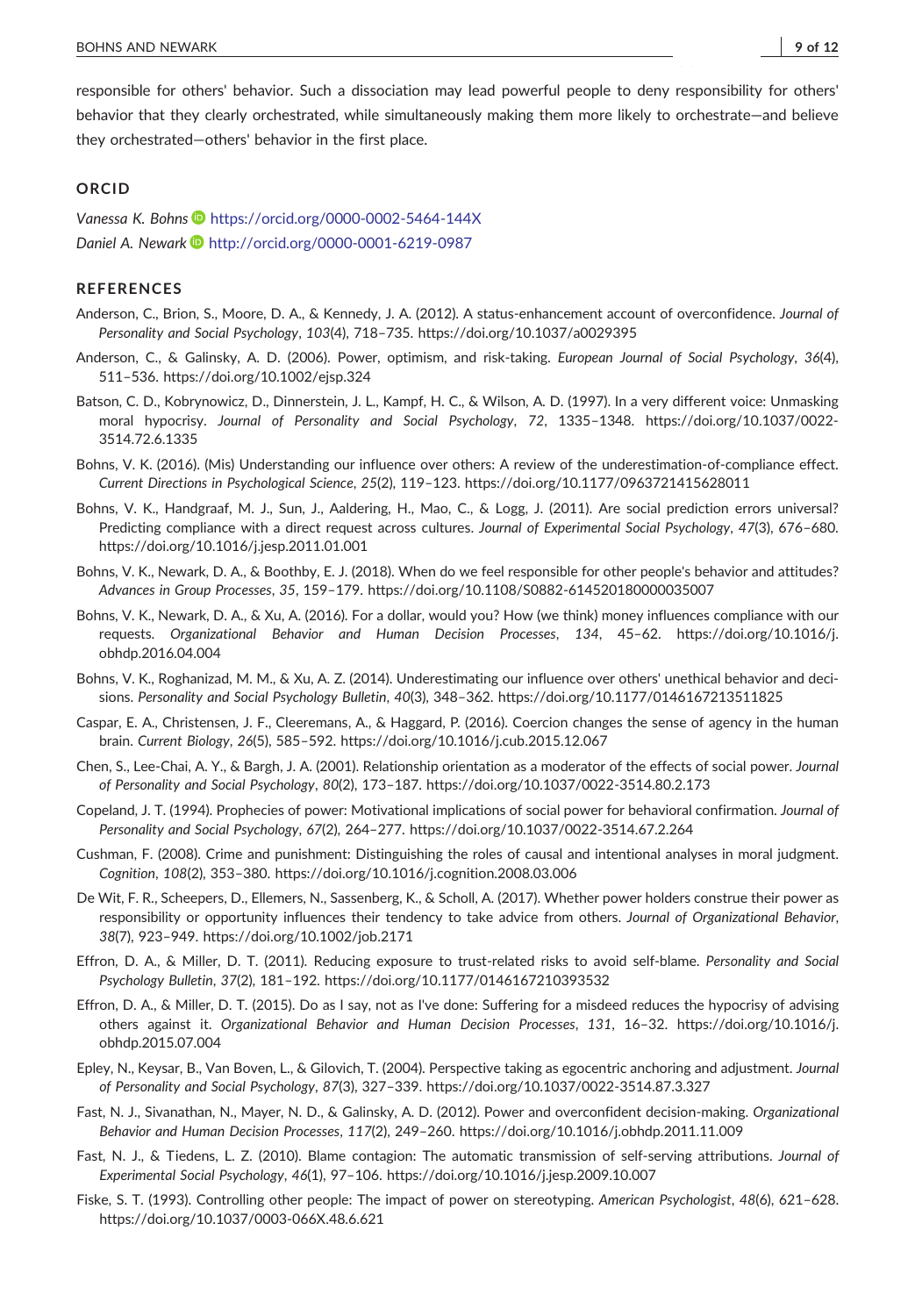Fiske, S. T., Harris, L. T., & Cuddy, A. J. C. (2004). Why ordinary people torture enemy prisoners. Science, 26, 1482–1483.

- Flynn, F. J., & Lake (Bohns), V. K. B. (2008). If you need help, just ask: Underestimating compliance with direct requests for help. Journal of Personality and Social Psychology, 95(1), 128–143. [https://doi.org/10.1037/0022](https://doi.org/10.1037/0022-3514.95.1.128)‐3514.95.1.128
- Frankel, D. (2006). The Devil Wears Prada. 20th Century Fox.
- Gaeta, P. (1999). The defence of superior orders: the statute of International Criminal Court versus customary international law. European Journal of International Law, 10(1), 172–191. <https://doi.org/10.1093/ejil/10.1.172>
- Galinsky, A. D. (August 15, 2015). When you're in charge, your whisper may feel like a shout. The New York Times.
- Galinsky, A. D., Gruenfeld, D. H., & Magee, J. C. (2003). From power to action. Journal of Personality and Social Psychology, 85(3), 453–466. [https://doi.org/10.1037/0022](https://doi.org/10.1037/0022-3514.85.3.453)‐3514.85.3.453
- Galinsky, A. D., Magee, J. C., Gruenfeld, D. H., Whitson, J. A., & Liljenquist, K. A. (2008). Power reduces the press of the situation: implications for creativity, conformity, and dissonance. Journal of Personality and Social Psychology, 95(6), 1450–1466. <https://doi.org/10.1037/a0012633>
- Galinsky, A. D., Magee, J. C., Inesi, M. E., & Gruenfeld, D. H. (2006). Power and perspectives not taken. Psychological Science, 17(12), 1068–1074.
- Gibson, S. (2018). Obedience without orders: Expanding social psychology's conception of 'obedience'. British Journal of Social Psychology. <https://doi.org/10.1111/bjso.12272>
- Gibson, S., Blenkinsopp, G., Johnstone, E., & Marshall, A. (2018). Just following orders? The rhetorical invocation of 'obedience' in Stanley Milgram's post‐experiment interviews. European Journal of Social Psychology, 48, 585–599. [https://doi.](https://doi.org/10.1002/ejsp.2351) [org/10.1002/ejsp.2351](https://doi.org/10.1002/ejsp.2351)
- Gilbert, D. T., & Malone, P. S. (1995). The correspondence bias. Psychological Bulletin, 117(1), 21–38. [https://doi.org/](https://doi.org/10.1037/0033-2909.117.1.21) [10.1037/0033](https://doi.org/10.1037/0033-2909.117.1.21)‐2909.117.1.21
- Gordon, A. M., & Chen, S. (2013). Does power help or hurt? The moderating role of self–other focus on power and perspective-taking in romantic relationships. Personality and Social Psychology Bulletin, 39(8), 1097-1110. [https://doi.org/](https://doi.org/10.1177/0146167213490031) [10.1177/0146167213490031](https://doi.org/10.1177/0146167213490031)
- Haggard, P., & Tsakiris, M. (2009). The experience of agency: Feelings, judgments, and responsibility. Current Directions in Psychological Science, 18(4), 242–246. [https://doi.org/10.1111/j.1467](https://doi.org/10.1111/j.1467-8721.2009.01644.x)‐8721.2009.01644.x
- Hamilton, V. L. (1978). Who is responsible? Towards a social psychology of responsibility attribution. Social Psychology, 41, 316–328. <https://doi.org/10.2307/3033584>
- Hamilton, V. L. (1980). Intuitive psychologist or intuitive lawyer? Alternative models of the attribution process. Journal of Personality and Social Psychology, 39(5), 767–772. [https://doi.org/10.1037/0022](https://doi.org/10.1037/0022-3514.39.5.767)‐3514.39.5.767
- Hamilton, V. L., & Sanders, J. (1995). Crimes of obedience and conformity in the workplace: Surveys of Americans, Russians, and Japanese. Journal of Social Issues, 51(3), 67–88. [https://doi.org/10.1111/j.1540](https://doi.org/10.1111/j.1540-4560.1995.tb01335.x)‐4560.1995.tb01335.x
- Hart, H. L. A., & Honoré, T. (1985). Causation in the lawOUP Oxford. [https://doi.org/10.1093/acprof:oso/](https://doi.org/10.1093/acprof:oso/9780198254744.001.0001) [9780198254744.001.0001](https://doi.org/10.1093/acprof:oso/9780198254744.001.0001)
- Heider, F. (1958). The psychology of interpersonal relationsPsychology Press. <https://doi.org/10.4324/9780203781159>
- Hirsh, J. B., Galinsky, A. D., & Zhong, C. B. (2011). Drunk, powerful, and in the dark how general processes of disinhibition produce both prosocial and antisocial behavior. Perspectives on Psychological Science, 6(5), 415–427. [https://doi.org/](https://doi.org/10.1177/1745691611416992) [10.1177/1745691611416992](https://doi.org/10.1177/1745691611416992)
- Inesi, E. (2010). Power and loss aversion. Organizational Behavior and Human Decision Processes, 112, 58–69. [https://doi.org/](https://doi.org/10.1016/j.obhdp.2010.01.001) [10.1016/j.obhdp.2010.01.001](https://doi.org/10.1016/j.obhdp.2010.01.001)
- Jones, E. E. (1979). The rocky road from acts to dispositions. American Psychologist, 34(2), 107–117. [https://doi.org/](https://doi.org/10.1037/0003-066X.34.2.107) 10.1037/0003‐[066X.34.2.107](https://doi.org/10.1037/0003-066X.34.2.107)
- Kelman, H. C., & Hamilton, V. L. (1989). Crimes of disobedience: Toward a social psychology of authority and responsibility. New Haven, CT: Yale University Press.
- Keltner, D., Gruenfeld, D. H., & Anderson, C. (2003). Power, approach, and inhibition. Psychological Review, 110(2), 265–284. [https://doi.org/10.1037/0033](https://doi.org/10.1037/0033-295X.110.2.265)‐295X.110.2.265
- Kennedy, J. A., & Anderson, C. (2017). Hierarchical rank and principled dissent: How holding higher rank suppressed objection to unethical practices. Organizational Behavior and Human Decision Processes, 139, 30–49. [https://doi.org/10.1016/j.](https://doi.org/10.1016/j.obhdp.2017.01.002) [obhdp.2017.01.002](https://doi.org/10.1016/j.obhdp.2017.01.002)
- Kilduff, G. J., & Galinsky, A. D. (2013). From the ephemeral to the enduring: How approach‐oriented mindsets lead to greater status. Journal of Personality and Social Psychology, 105, 816–831. <https://doi.org/10.1037/a0033667>
- Kipnis, D. (1972). Does power corrupt? Journal of Personality and Social Psychology, 24, 33–41. [https://doi.org/10.1037/](https://doi.org/10.1037/h0033390) [h0033390](https://doi.org/10.1037/h0033390)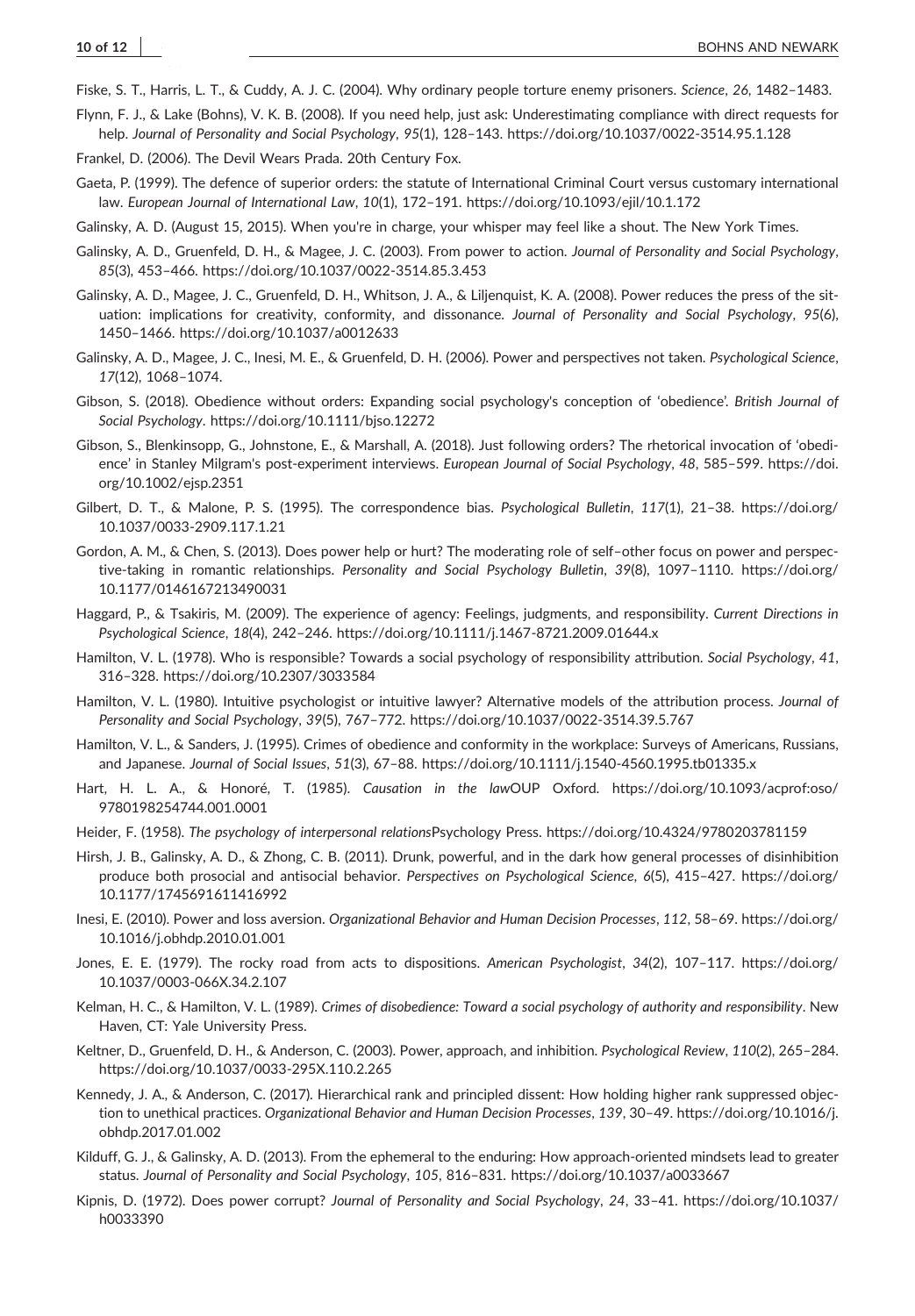- Kraus, M. W., Chen, S., & Keltner, D. (2011). The power to be me: Power elevates self‐concept consistency and authenticity. Journal of Experimental Social Psychology, 47(5), 974–980. <https://doi.org/10.1016/j.jesp.2011.03.017>
- Lammers, J., Stapel, D. A., & Galinsky, A. D. (2010). Power increases hypocrisy moralizing in reasoning, immorality in behavior. Psychological Science, 21(5), 737–744. <https://doi.org/10.1177/0956797610368810>
- Malle, B. F., Guglielmo, S., & Monroe, A. E. (2014). A theory of blame. Psychological Inquiry, 25, 147–186. [https://doi.org/](https://doi.org/10.1080/1047840X.2014.877340) [10.1080/1047840X.2014.877340](https://doi.org/10.1080/1047840X.2014.877340)
- Markman, K. D., & Tetlock, P. E. (2000). I couldn't have known: Accountability, foreseeability and counterfactual denials of responsibility. British Journal of Social Psychology, 39, 313–325. <https://doi.org/10.1348/014466600164499>
- McLean, B., & Elkind, P. (2013). The smartest guys in the room: The amazing rise and scandalous fall of EnronPenguin.
- Milgram, S. (1974). Obedience to authority. New York: Harper & Row.
- Newark, D. A., Flynn, F. J., & Bohns, V. K. (2014). Once bitten, twice shy: The effect of a past refusal on expectations of future compliance. Social Psychological and Personality Science, 5, 218–225. [https://doi.org/10.1177/](https://doi.org/10.1177/1948550613490967) [1948550613490967](https://doi.org/10.1177/1948550613490967)
- Overbeck, J. R., & Park, B. (2001). When power does not corrupt: Superior individuation processes among powerful perceivers. Journal of Personality and Social Psychology, 81(4), 549–565. [https://doi.org/10.1037/0022](https://doi.org/10.1037/0022-3514.81.4.549)‐3514.81.4.549
- Overbeck, J. R., Tiedens, L. Z., & Brion, S. (2006). The powerful want to, the powerless have to: Perceived constraint moderates causal attributions. European Journal of Social Psychology, 36(4), 479–496. <https://doi.org/10.1002/ejsp.353>
- Paharia, N., Kassam, K. S., Greene, J. D., & Bazerman, M. H. (2009). Dirty work, clean hands: The more psychology of indirect agency. Organizational Behavior and Human Decision Processes, 109(2), 134–141. [https://doi.org/10.1016/j.](https://doi.org/10.1016/j.obhdp.2009.03.002) [obhdp.2009.03.002](https://doi.org/10.1016/j.obhdp.2009.03.002)
- Pettit, N. C., & Sivanathan, N. (2012). The eyes and ears of status how status colors perceptual judgment. Personality and Social Psychology Bulletin, 38(5), 570–582. <https://doi.org/10.1177/0146167211431166>
- Pfeffer, J. (2018). Dying for a Paycheck. New York, NY: Harper‐Collins.
- Pitesa, M., & Thau, S. (2013a). Compliant sinners, obstinate saints: How power and self‐focus determine the effectiveness of social influences in ethical decision making. Academy of Management Journal, 56(3), 635–658. [https://doi.org/10.5465/](https://doi.org/10.5465/amj.2011.0891) [amj.2011.0891](https://doi.org/10.5465/amj.2011.0891)
- Pitesa, M., & Thau, S. (2013b). Masters of the universe: How power and accountability influence self‐serving decisions under moral hazard. Journal of Applied Psychology, 98(3), 550. San Francisco Chronicle (September 23, 1975)–558. [https://doi.](https://doi.org/10.1037/a0031697) [org/10.1037/a0031697](https://doi.org/10.1037/a0031697)
- Pitesa, M., & Thau, S. (2014). A lack of material resources causes harsher moral judgments. Psychological Science. 0956797613514092
- Sanders, J., Hamilton, V., Denisovsky, G., Kato, N., Kawai, M., Kozyreva, P., … Tokoro, K. (1996). Distributing responsibility for wrongdoing inside corporate hierarchies: Public judgments in three societies. Law and Social Inquiry, 21, 815-855. [https://doi.org/10.1111/j.1747](https://doi.org/10.1111/j.1747-4469.1996.tb00098.x)‐4469.1996.tb00098.x
- Sassenberg, K., Ellemers, N., Scheepers, D., & Scholl, A. (2014). "Power corrupts" revisited: The role of construal of power as opportunity or responsibility. In J.‐W. van Prooijen, & P. A. M. van Lange (Eds.), Power, politics, and paranoia: Why people are suspicious of their leaders (pp. 73–87).
- Sawaoka, T., Hughes, B. L., & Ambady, N. (2015). Power heightens sensitivity to unfairness against the self. Personality and Social Psychology Bulletin, 41, 1023–1035. <https://doi.org/10.1177/0146167215588755>
- Scholl, A., de Wit, F., Ellemers, N., Fetterman, A. K., Sassenberg, K., & Scheepers, D. (2018). The burden of power: Construing power as responsibility (rather than as opportunity) alters threat-challenge responses. Personality and Social Psychology Bulletin. 0146167218757452
- Scholl, A., & Sassenberg, K. (2014). Where could we stand if I had…? How social power impacts counterfactual thinking after failure. Journal of Experimental Social Psychology, 53, 51–61. <https://doi.org/10.1016/j.jesp.2014.02.005>
- Scholl, A., Sassenberg, K., Scheepers, D., Ellemers, N., & de Wit, F. (2017). A matter of focus: Power‐holders feel more responsible after adopting a cognitive other-focus, rather than a self-focus. British Journal of Social Psychology, 56(1), 89–102. <https://doi.org/10.1111/bjso.12177>
- Schwartz, S. H. (1968). Words, deeds and the perception of consequences and responsibility in action situations. Journal of Personality and Social Psychology, 10(3), 232–242. <https://doi.org/10.1037/h0026569>
- Shaver, K. G. (1985). The attribution of blame. New York: Springer‐Verlag. [https://doi.org/10.1007/978](https://doi.org/10.1007/978-1-4612-5094-4)‐1‐4612‐5094‐4
- Shultz, T. R., Jaggi, C., & Schleifer, M. (1987). Assigning vicarious responsibility. European Journal of Social Psychology, 17, 377–380. <https://doi.org/10.1002/ejsp.2420170314>